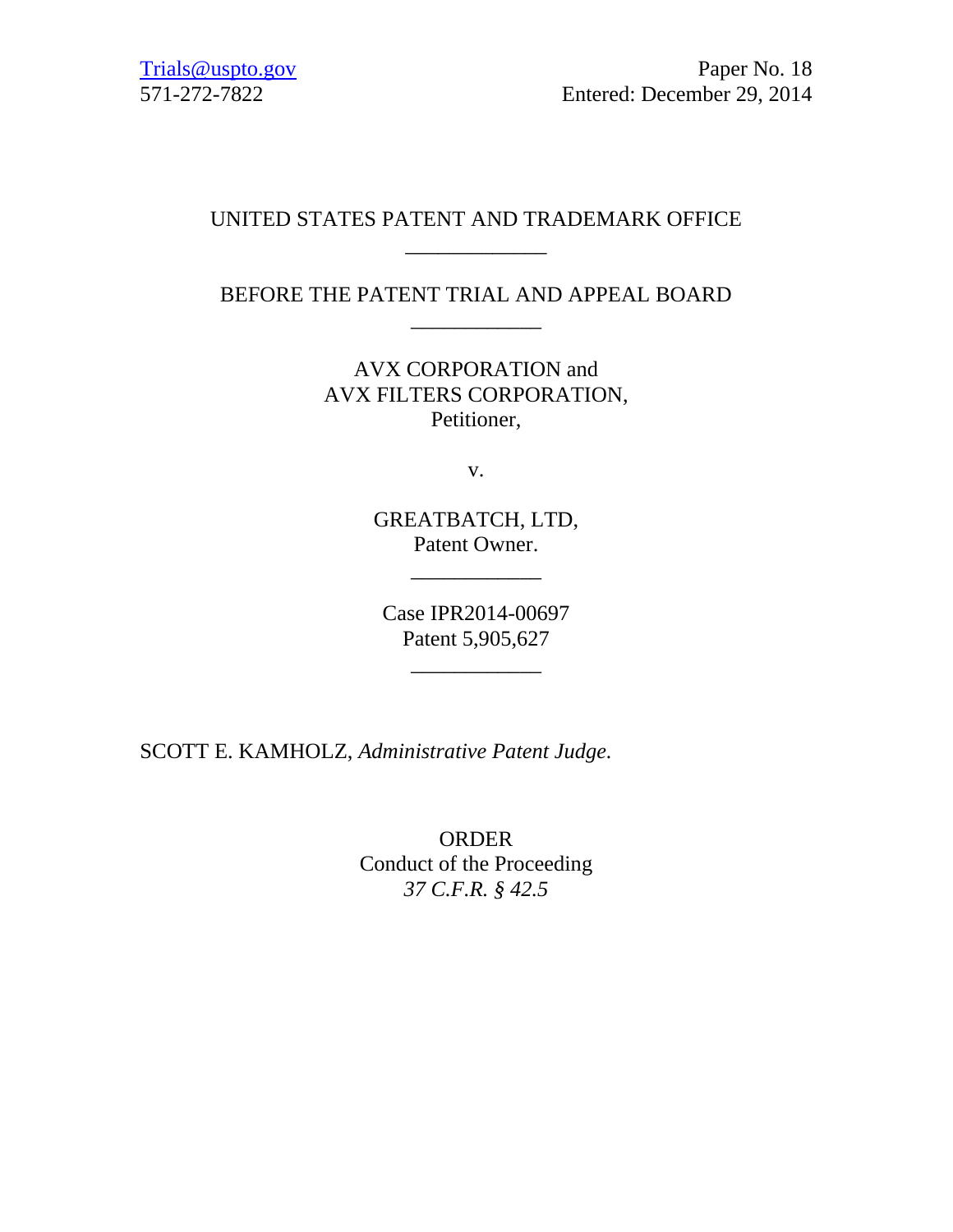## IPR2014-00697 Patent 5,905,627

A conference call was held on December 26, 2014, at Petitioner's request, to discuss Petitioner's concerns regarding Patent Owner's contact with a witness. According to Petitioner, a lawyer for Patent Owner contacted Mr. John Prymak, did not ascertain whether Mr. Prymak was represented by counsel, and asked Mr. Prymak questions about the substance of a prior-art reference at issue in this proceeding (Ex. 1011, "the Hazzard reference"). Petitioner asserted that Patent Owner's contact with Mr. Prymak was improper. Petitioner requested authorization to file a declaration of Mr. Prymak now to address the information Patent Owner elicited from Mr. Prymak concerning the Hazzard reference.

Petitioner was not given authorization to file a declaration of Mr. Prymak at this stage of the proceeding. Whatever the nature of Patent Owner's contact with Mr. Prymak, it is irrelevant to the present case so far, because no testimony of Mr. Prymak has yet been filed. Should Petitioner choose, it may present a declaration of Mr. Prymak with its Reply to the Patent Owner Response. Petitioner is reminded that all Reply evidence must be responsive evidence, i.e., directly refuting Patent Owner Response evidence, and not new evidence proffered to improve its position. *See* 37 C.F.R. § 42.23(b); Office Patent Trial Practice Guide, 77 Fed. Reg. at 48,767 ("[A] reply that raises a new issue or belatedly presents evidence will not be considered and may be returned. The Board will not attempt to sort proper from improper portions of the reply.").

Accordingly, it is

ORDERED that Petitioner is not authorized to file a declaration of Mr. John Prymak before DUE DATE 2.